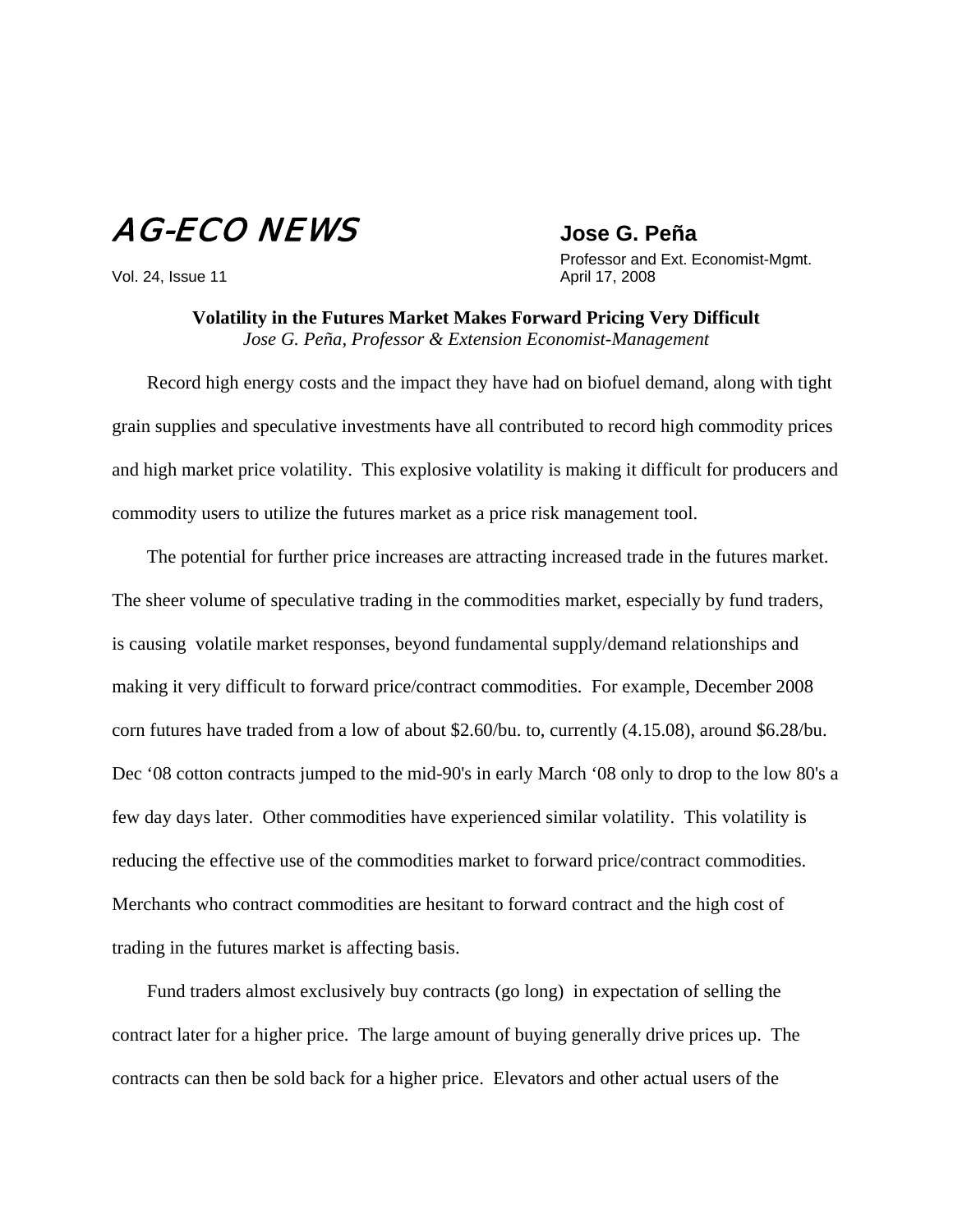commodities normally sell contracts (go short) as they negotiate a forward contract with sellers of commodities to help manage risk associated with the price called for in the contract.

## **Daily Limit**

In addition, the volatility has increased the frequency of grain futures markets trading the limit up or the limit down and make it more difficult for traders to enter and exit positions. As price levels and volatility have increased, the daily price movement limits have been increased. For example, grain futures trading limits can be expanded 50% in a trading session following a session when the price of two or more futures contracts traded the limit higher or lower.

## **Margin Calls**

The futures exchange clearinghouse, which tracks the value of each futures market trader's position and ensures that sufficient funds are available to cover each trader's obligations, requires that traders deposit money (referred to as the initial margin deposit) to ensure contract performance when they buy/sell a contract. The volatility in the grain futures market has also led to increases in initial margin requirements. These margin increases have significantly increased the transaction costs associated with hedging. Each trader's required margin money deposit is adjusted daily to reflect the gain or loss in contract value that occurred that day. Account balances in excess of margin requirements may be withdrawn but deficit balances must be offset by additional deposits, called margin calls.

As the volatility in the commodities markets has resulted in higher margin requirements and more frequent and higher limit moves, elevators and other buyers who entered into forward contracts with producers and secured their position by selling (going short) contracts in the futures market, are facing huge margin calls. For example, with Dec. '08 corn futures contracts trading at about \$6.28/bu., corn which was contracted in Dec. '07 for about \$5.00/bu. (the